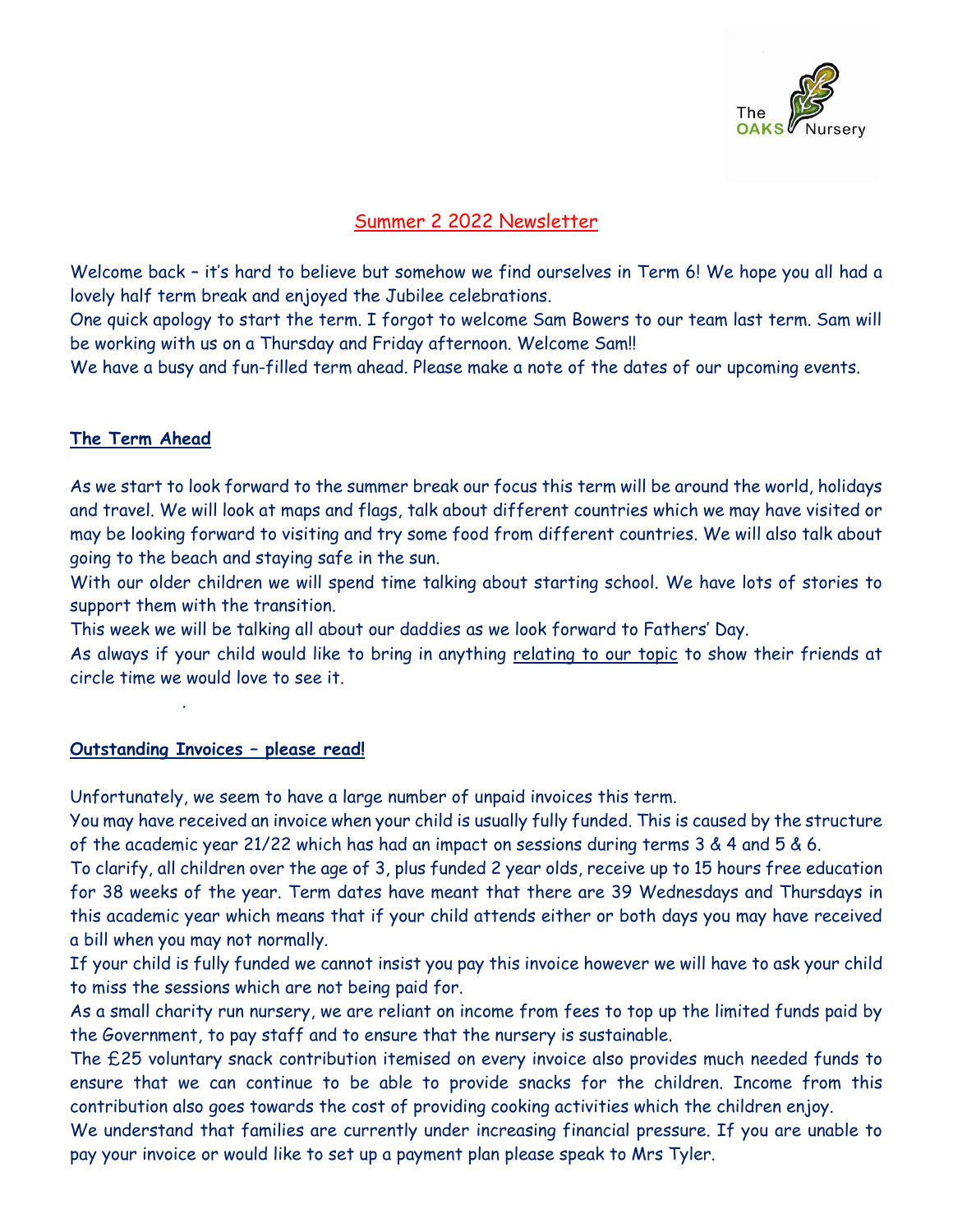## **Transition Evening**

We will be holding a transition evening on Monday 27<sup>th</sup> June. This will be a Parents' Evening for all children who are leaving The Oaks to go to school. It will be an opportunity to meet with your child's keyworker and to go through the paperwork which we will be sending to your child's new school. Please look out for a sign up sheet at drop off in the next couple of weeks.

#### **Lending Library**

Our lending library has been a great success so far. We have been pleased to see how keen the children have been to choose a book. We really would like your feedback on how your child has enjoyed listening to the stories at home.

As the end of the academic year approaches please could you ensure all books are returned to nursery. Many thanks.

#### **Three Stars and a Wish**

At the end of last term we sent out our 'Three Stars and a Wish' questionnaire. Your feedback is invaluable in helping us to improve the provision and activities which we offer to the children. We would be grateful if you could take some time to complete the form and return it



#### **Sunny Days**

We haven't seen many so far but are always hopeful........! We love to be outside and we hope we will be able to enjoy lots of, warm sunny days out in our garden. **Please could you ensure that all children have a named sunhat and that you apply sun cream before they come into nursery.** We will, of course, top up their cream during the day with your permission. **.**

As the ground dries out underfoot we also hope to visit the 'Rec' more frequently as we begin to practise for our Sports Day at the end of the summer. Please can you ensure that your child always has suitable outdoor shoes at nursery such as trainers. Open toed sandals and Crocs, whilst cool, are not ideal for running around in.

#### **Summer Outing –** Save the Date

We are planning to visit Penshurst Place and gardens for our annual summer outing on Friday 8<sup>th</sup> July. Should we need to cancel in the event of bad weather we have booked a reserve date of Monday 11th July. This is an outing for all children, parents and carers. Please note Nursery will be closed on this day – more details will follow in due course.

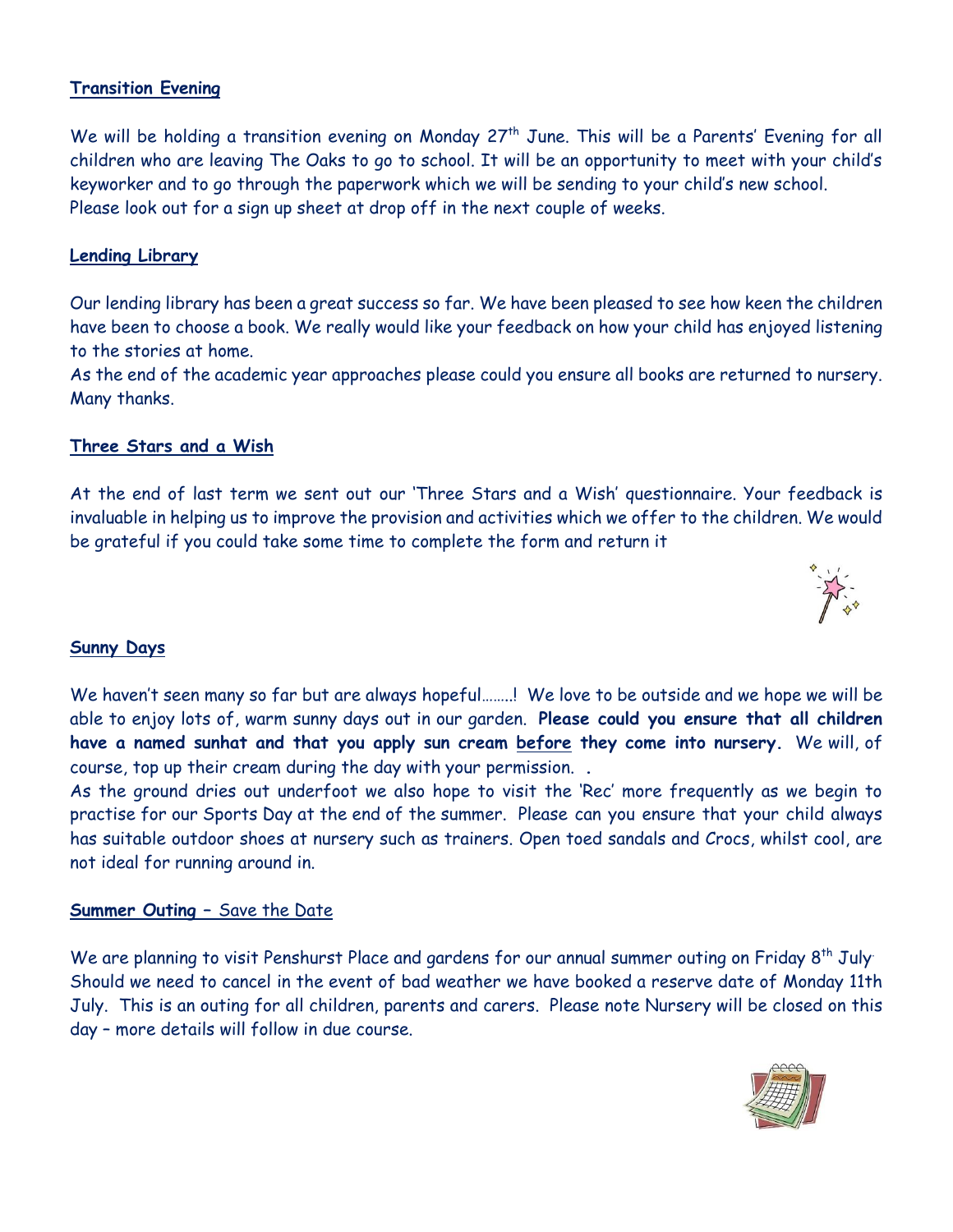#### **Sports Day and Leavers' Service**

We are planning a full day of celebrations on our last day of term, 22<sup>nd</sup> July. All children and parents, carers, grandparents are invited. Please keep this day free, it really is a special day. More details to follow in the coming weeks.



## **Drop off and Pick Up**

Just a reminder that all children should be dropped at the nursery gate in the morning and lunchtime. Pick up at lunchtime is also from the nursery gate.

If you need to pick up before 3pm please also collect your child from the nursery gate. After this time we would appreciate it if you used the main nursery door via the school entrance. We are having a number of instances where parents are picking up from the nursery gate after 3pm which means staff are having to let children out at either end of the building at the same time.

Thanks for your understanding and cooperation.

Some things to remember please…….

- Your child needs a change of shoes for the nursery. Black plimsolls are ideal as they can be worn outside when it is dry and are easy for your child to put on and take off independently. Please remember to name them as we have many pairs that look the same.
- Please ensure your child has a change of clothes. The children will be outside whatever the weather and may play with mud and water.
- Please ensure your child has a pair of named welly boots
- In the event of any bouts of sickness or diarrhoea children must be kept off nursery for at least 48 hours after the last episode to prevent cross infection.
- Please remember if your child has a temperature or has needed Calpol or other similar medicine in the morning before nursery then they should not attend.
- The nursery is a 'nut free zone'. We have a child with a nut allergy so please ensure lunch boxes do not contain nuts, peanut butter sandwiches etc. Also, in line with Environmental Health guidelines, all lunchboxes should contain an ice pack.
- Please ensure all grapes are cut in half
- Please ring if your child will not be attending due to illness or holiday as reasons for absence have to be noted. In addition please inform us if your child is expected to be collected by someone other than yourself. We will not allow a child to leave our care unless we have been advised beforehand of a change of arrangement.
- **The school car park is for staff use only.** Please adhere to KCC's request not to use the car park at any time of the day.
- The Nursery's policies and procedures are available to read and can be found in a purple folder in the entrance hall.

If you have any worries or concerns please feel free to contact me or a member of the team at any time.

**Becky Tyler and The Oaks Team**